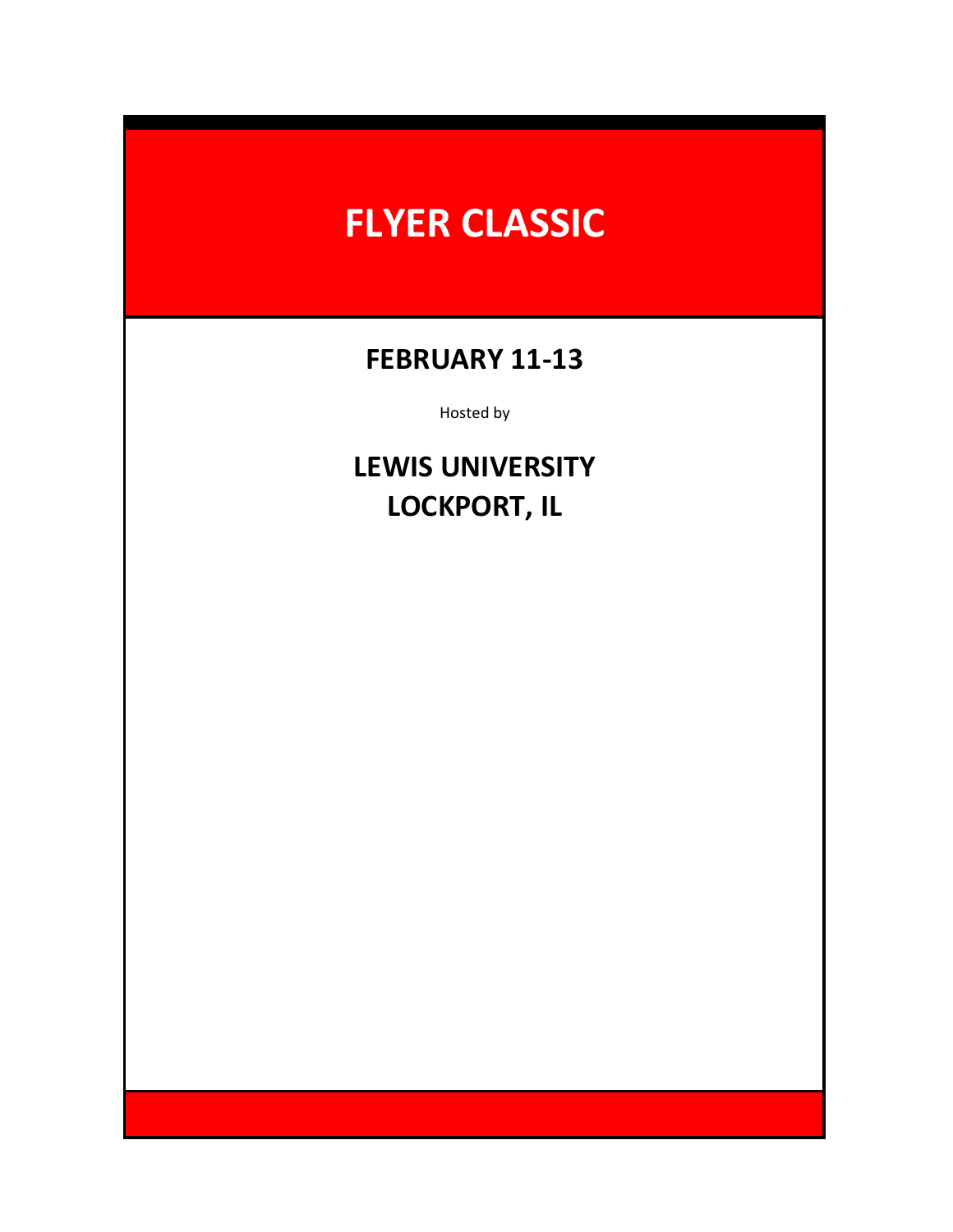### **FLYER CLASSIC**

**Tournament Standings - Qualifying**

| <b>POS TEAM</b>               | <b>WON</b> | <b>LOSS</b> | <b>Baker</b><br>Match<br>01 | <b>Baker</b><br><b>Match</b><br>02 | <b>Baker</b><br>Match<br>03 | <b>Baker</b><br>Match<br>04 | <b>Baker</b><br>Match<br>05 | Trad<br>Match<br>01      | Trad<br>Match<br>02      | Trad<br><b>Match</b><br>03 | Trad<br>Match<br>04      | Trad<br><b>Match</b><br>05 | <b>Total</b><br><b>Baker</b> | <b>Total</b><br><b>Trad</b> | <b>Total</b>             | Avg/GM |
|-------------------------------|------------|-------------|-----------------------------|------------------------------------|-----------------------------|-----------------------------|-----------------------------|--------------------------|--------------------------|----------------------------|--------------------------|----------------------------|------------------------------|-----------------------------|--------------------------|--------|
| 1 MARYVILLE UNIVERSITY        |            |             | 1,029                       | 1,058                              | 959                         | 1,058                       | 995                         |                          | $\overline{\phantom{a}}$ | $\overline{\phantom{a}}$   | $\overline{\phantom{a}}$ | $\overline{\phantom{a}}$   | 5,099                        | $\overline{\phantom{0}}$    | 5,099                    | 204.0  |
| 2 LEWIS UNIVERSITY            |            |             | 1,081                       | 901                                | 935                         | 965                         | 939                         |                          | $\overline{\phantom{a}}$ | $\overline{\phantom{a}}$   | $\overline{\phantom{a}}$ | $\overline{\phantom{a}}$   | 4,821                        | $\overline{\phantom{0}}$    | 4,821                    | 192.8  |
| 3 UNIV. OF ALABAMA-BIRMINGHAM |            |             | 854                         | 932                                | 870                         | 1,045                       | 984                         |                          | $\overline{\phantom{a}}$ | $\overline{\phantom{a}}$   | $\overline{\phantom{a}}$ | $\overline{\phantom{a}}$   | 4,685                        | $\overline{\phantom{0}}$    | 4,685                    | 187.4  |
| 4 VALPARAISO UNIVERSITY       |            |             | 818                         | 926                                | 1,049                       | 963                         | 876                         |                          | $\overline{\phantom{0}}$ |                            |                          | $\overline{\phantom{a}}$   | 4,632                        | $\overline{\phantom{0}}$    | 4,632                    | 185.3  |
| <b>5 CARTHAGE COLLEGE</b>     |            |             | 816                         | 859                                | 955                         | 924                         | 982                         | $\overline{\phantom{0}}$ | $\overline{\phantom{a}}$ | $\overline{\phantom{a}}$   | $\overline{\phantom{a}}$ | $\overline{\phantom{a}}$   | 4,536                        | $\overline{\phantom{a}}$    | 4,536                    | 181.4  |
| 6 AUGUSTANA COLLEGE (IL)      |            | 3           | 839                         | 899                                | 872                         | 828                         | 946                         |                          | $\overline{\phantom{a}}$ | $\overline{\phantom{a}}$   | $\overline{\phantom{a}}$ | $\overline{\phantom{a}}$   | 4,384                        | $\overline{\phantom{0}}$    | 4,384                    | 175.4  |
| 7 AURORA UNIVERSITY           |            |             | 871                         | 829                                | 845                         | 808                         | 946                         |                          | $\overline{\phantom{a}}$ | $\overline{\phantom{a}}$   |                          | $\overline{\phantom{a}}$   | 4,299                        | $\overline{\phantom{0}}$    | 4,299                    | 172.0  |
| 8 CARROLL COLLEGE             |            |             | 772                         | 905                                | 853                         | 886                         | 881                         |                          | $\overline{\phantom{a}}$ | $\overline{\phantom{a}}$   | $\overline{\phantom{a}}$ | $\overline{\phantom{a}}$   | 4,297                        | $\overline{\phantom{0}}$    | 4,297                    | 171.9  |
| 9 QUINCY UNIVERSITY           |            |             | 842                         | 887                                | 754                         | 900                         | 859                         |                          | $\overline{\phantom{a}}$ | $\overline{\phantom{a}}$   | $\overline{\phantom{a}}$ | $\overline{\phantom{a}}$   | 4,242                        | $\overline{\phantom{a}}$    | 4,242                    | 169.7  |
| 10 KENTUCKY WESLEYAN          |            |             | 931                         | 746                                | 802                         | 810                         | 953                         |                          | $\overline{\phantom{a}}$ | $\overline{\phantom{a}}$   | $\overline{\phantom{a}}$ | $\overline{\phantom{a}}$   | 4,242                        | $\overline{\phantom{0}}$    | 4,242                    | 169.7  |
| 11 NORTH CENTRAL COLLEGE (IL) |            |             | 781                         | 778                                | 836                         | 796                         | 833                         |                          | $\overline{\phantom{a}}$ | $\overline{\phantom{a}}$   | $\overline{\phantom{a}}$ | $\overline{\phantom{a}}$   | 4,024                        | $\overline{\phantom{0}}$    | 4,024                    | 161.0  |
| 12 DOMINICAN UNIVERSITY (IL)  |            |             | 780                         | 798                                | 823                         | 765                         | 697                         | $\overline{\phantom{a}}$ | $\overline{\phantom{a}}$ | $\overline{\phantom{a}}$   | $\overline{\phantom{a}}$ | $\overline{\phantom{a}}$   | 3,863                        | $\overline{\phantom{0}}$    | 3,863                    | 154.5  |
| 13 ILLINOIS WESLEYAN          |            |             | 563                         | 506                                | 577                         | 500                         | 577                         |                          | $\overline{\phantom{a}}$ | $\overline{\phantom{a}}$   | $\overline{\phantom{a}}$ | $\overline{\phantom{a}}$   | 2,723                        | $\overline{\phantom{a}}$    | 2,723                    | 108.9  |
| 14 BYE                        |            |             |                             |                                    |                             |                             | $\overline{\phantom{0}}$    |                          | $\overline{\phantom{a}}$ |                            |                          | $\overline{\phantom{a}}$   |                              |                             | $\overline{\phantom{0}}$ |        |